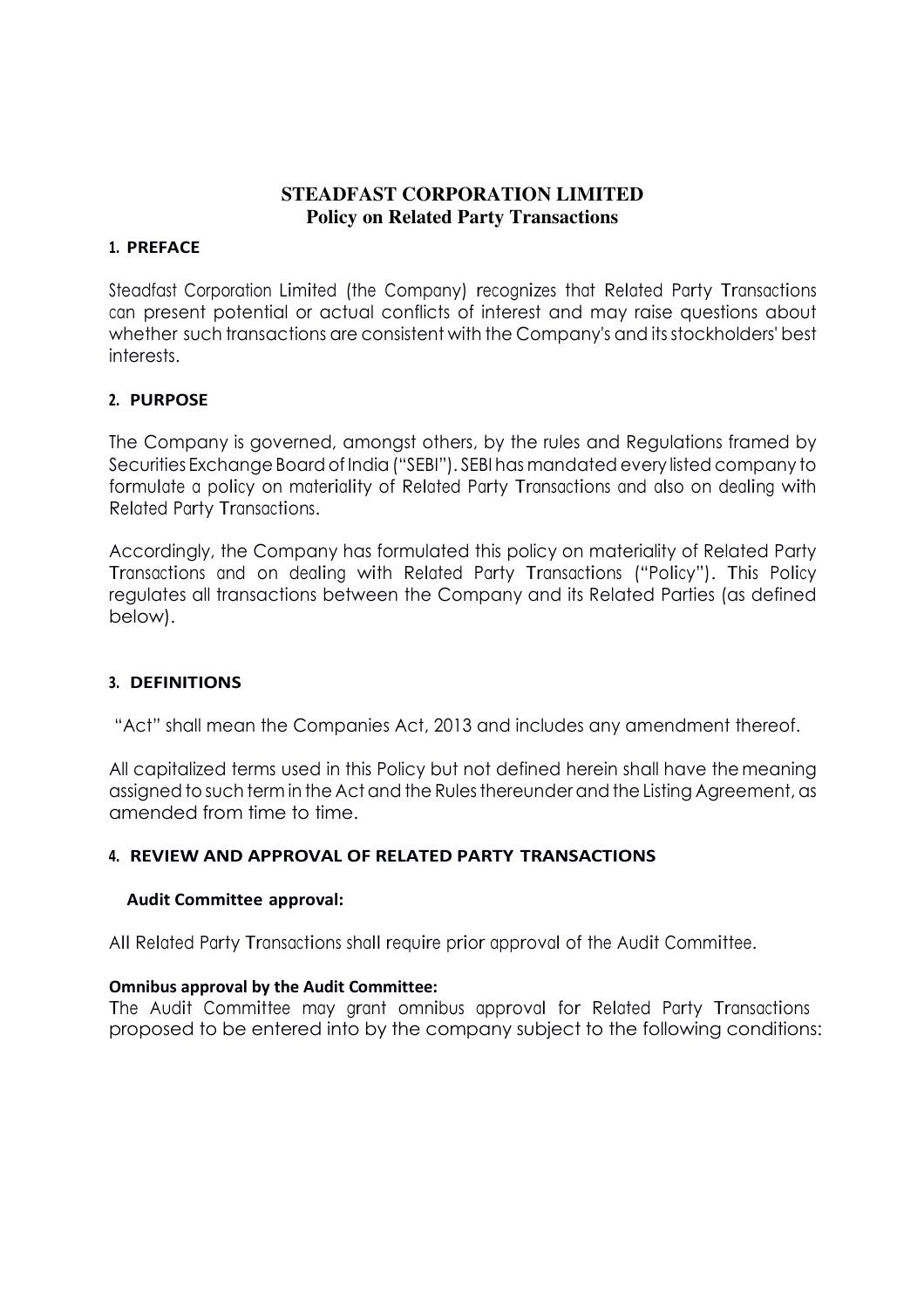a. The Audit Committee shall lay down the criteria for granting the omnibus approval in line with the policy on Related Party Transactions of the company and such approval shall be applicable in respect of transactions which are repetitive in nature;

b. The Audit Committee shall satisfy itself the need for such omnibus approval and that such approval is in the interest of the company;

c. Such omnibus approval shall specify (i) the name/s of the related party, nature of transaction, period of transaction, maximum amount of transaction that can be entered into, (ii) the indicative base price / current contracted price and the formula for variation in the price if any and (iii) such other conditions as the Audit Committee may deem fit;

Provided that where the need for Related Party Transaction cannot be foreseen and aforesaid details are not available, Audit Committee may grant omnibus approval for such transactions subject to their value not exceeding Rs.1 crore per transaction.

d. Audit Committee shall review, atleast on a quarterly basis, the details of RPTs entered into by the company pursuant to each of the omnibus approval given;

e. Such omnibus approvals shall be valid for a period not exceeding one year and shall require fresh approvals after the expiry of one year.

**Exception:** However, transactions entered into between a holding company and its wholly owned subsidiary whose accounts are consolidated with such holding company and placed before the shareholders at the general meeting for approval.

## **Board's approval:**

Except with the consent of the Board of Directors given by a resolution at a meeting of the Board and subject to such conditions as may be prescribed, no company shall enter into any contract or arrangement with a related party with respect to—

a. sale, purchase or supply of any goods or materials;

- b. selling or otherwise disposing of, or buying property of any kind;
- c. leasing of property of any kind;
- d. availing or rendering of any services;
- e. appointment of any agent for purchase or sale of goods, materials, services or property;
- f. such related party's appointment to any office or place of profit in the company, its subsidiary company or associate company; and
- g. underwriting the subscription of any securities or derivatives thereof, of the company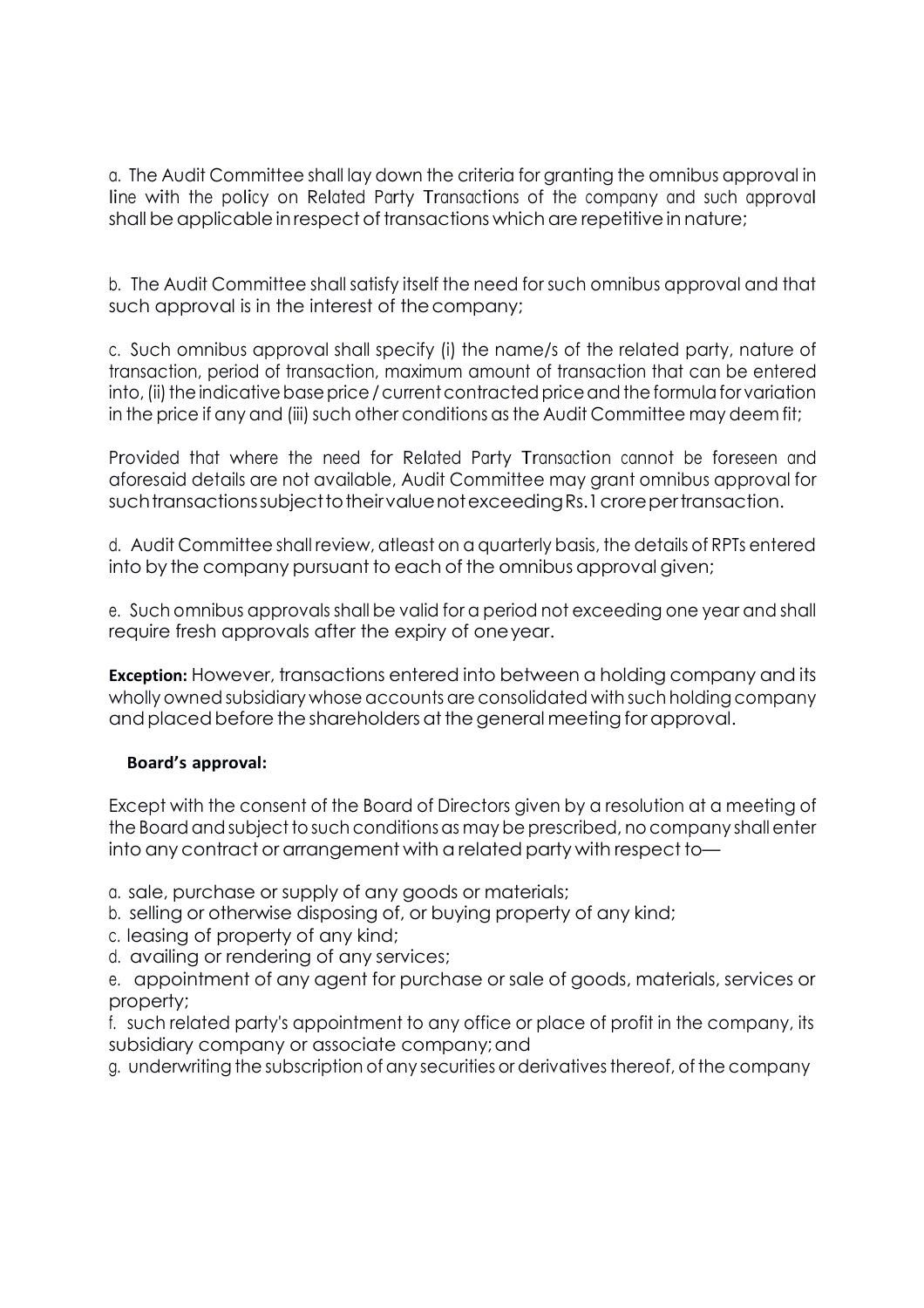**Exception:** However, any of the aforesaid transactions shall not be required prior approval of the Board of Directors provided the transaction is in the ordinary course of business and on an arm's length basis.

Disclosures required for obtaining Board approval

The agenda of the Board meeting at which the resolution is proposed to be moved shall disclose-

(a) the name of the related party and nature of relationship;

(b) the nature, duration of the contract and particulars of the contract or arrangement;

(c) the material terms of the contract or arrangement including the value, if any;

(d) any advance paid or received for the contract or arrangement, if any;

(e) the manner of determining the pricing and other commercial terms, both included as part of contract and not considered as part of the contract;

(f) whether all factors relevant to the contract have been considered, if not, the details of

factors not considered with the rationale for not considering those factors; and

(g) any other information relevant or important for the Board to take a decision on the proposed transaction.

# **4.3. Shareholders' approval:**

Except with the prior approval of the company by a special resolution: (i) a company shall not enter into a transaction or transactions, where the transaction or transactions to be entered into as contract or arrangement with respect to the following with criteria, as mentioned below—

(a) sale, purchase or supply of any goods or materials directly or through appointment of agent, exceeding 10% of the turnover of the company or Rs. 100 Crores whichever is lower

(b) selling or otherwise disposing of or buying property of any kind, directly or through appointment of agent exceeding 10% of net worth of the company or Rs. 100 crore whichever is lower;

(c) leasing of property of any kind exceeding 10% of the net worth of the company or 10% of turnover of the company or Rs. 100 crore whichever is lower;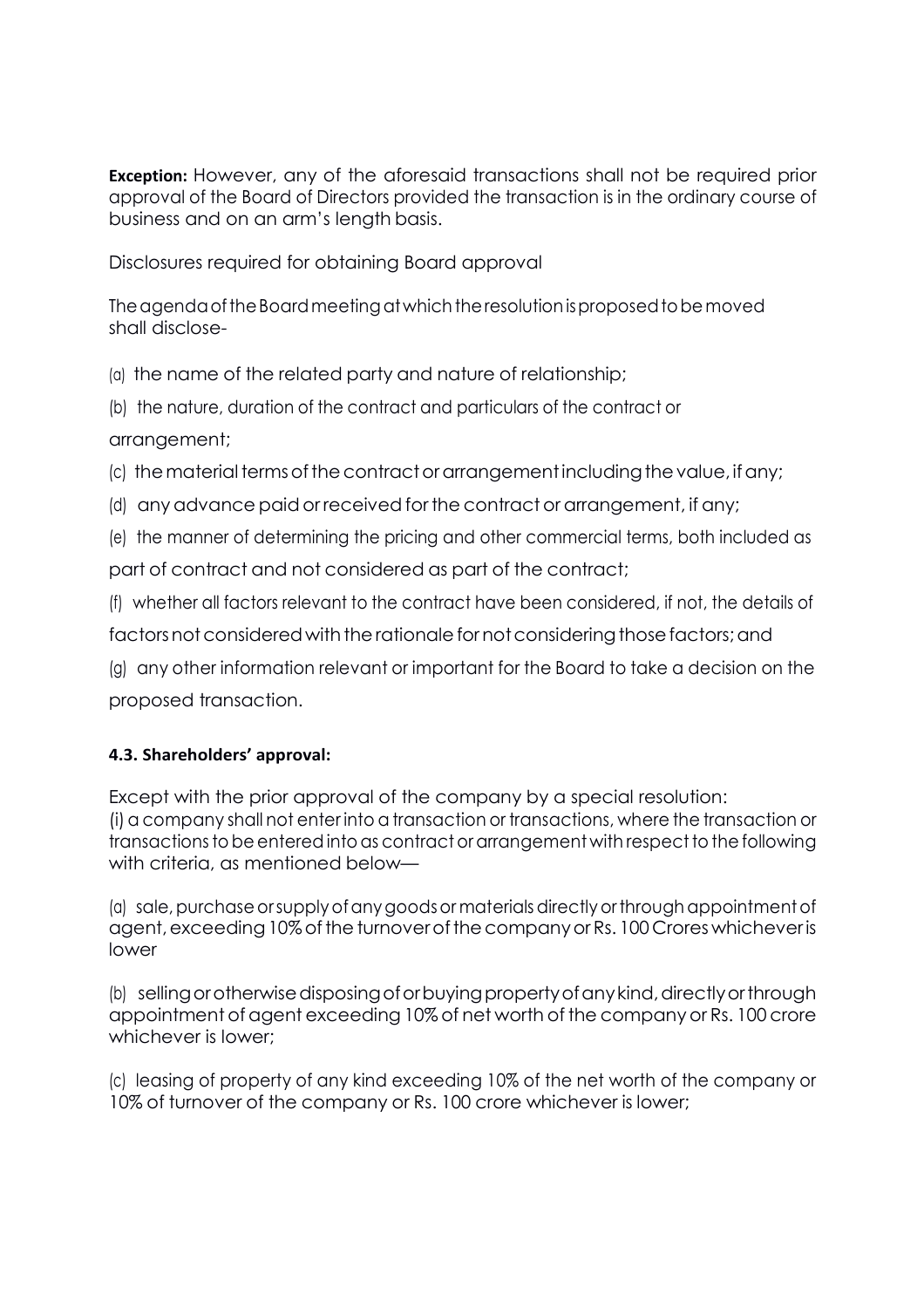(d) availing or rendering of any services directly or through appointment of agent, exceeding 10% of the turnover of the company or Rs. 50 crore, whichever is lower;

**Explanation:** It is hereby clarified that the limits specified in clause (a) to (d) shall apply for transaction or transactions to be entered either individually or taken together with the previous transactions during a financial year.

(e) appointment to any office or place of profit in the company, its subsidiary company or associate company at a monthly remuneration exceeding Rs. 250,000;

(f) remuneration for underwriting the subscription of any securities or derivatives thereof of the company exceeding 1% of the net worth

**Exception:** However, any of the aforesaid transactions shall not required prior approval of the shareholders provided the transaction is in the ordinary course of business and on an arm's length basis.

Disclosures required for obtaining shareholder's approval:

The explanatory statement to be annexed to the notice of a general meeting convened for the purpose of obtaining shareholders' approval shall contain the following particulars namely:-

- (a) name of the related party;
- (b) name of the director or key managerial personnel who is related, if any;
- (c) nature of relationship;

(d) nature, material terms, monetary value and particulars of the contract or arrangement;

(e) any other information relevant or important for the members to take a decision on

the proposed resolution.

## **5. RESTRICTIONS ON VOTING:**

The members of the Company shall not vote on special resolution for approving contract or arrangement, if such member is a related party to it.

## **6. RELATED PARTY TRANSACTIONS NOT APPROVED UNDER THIS POLICY**

In the event the Company becomes aware of <sup>a</sup> Related Party Transaction that has not been approved by the Committee, the matter shall be reviewed subsequently by the Committee. The Committee shall consider all the relevant facts and circumstances regarding the Related Party Transaction and shall examine the facts and circumstances